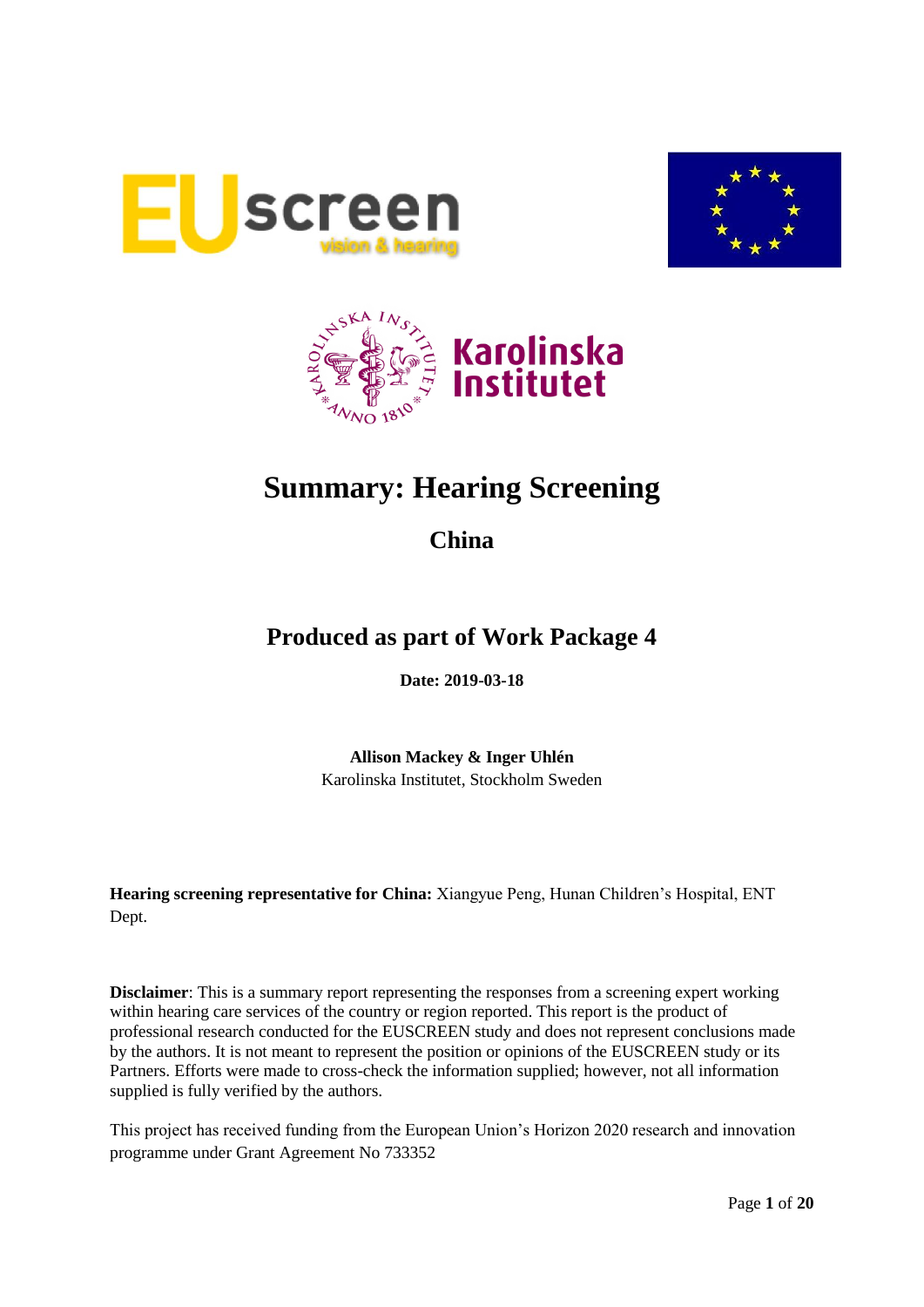

## **Table of Contents**

| 1.   |  |
|------|--|
| 2.   |  |
| 3.   |  |
| 3.1. |  |
| 3.2. |  |
| 3.3. |  |
| 4.   |  |
| 5.   |  |
| 5.1. |  |
| 5.2. |  |
| 5.3. |  |
| 5.4. |  |
| 6.   |  |
| 6.1. |  |
| 6.2. |  |
| 6.3. |  |
| 7.   |  |
| 7.1. |  |
| 7.2. |  |
| 7.3. |  |
| 8.   |  |
| 8.1. |  |
| 8.2. |  |
| 8.3. |  |
| 8.4. |  |
| 8.5. |  |
| 8.6. |  |
| 9.   |  |
| 9.1. |  |
| 9.2. |  |
| 9.3. |  |
| 9.4. |  |
| 10.  |  |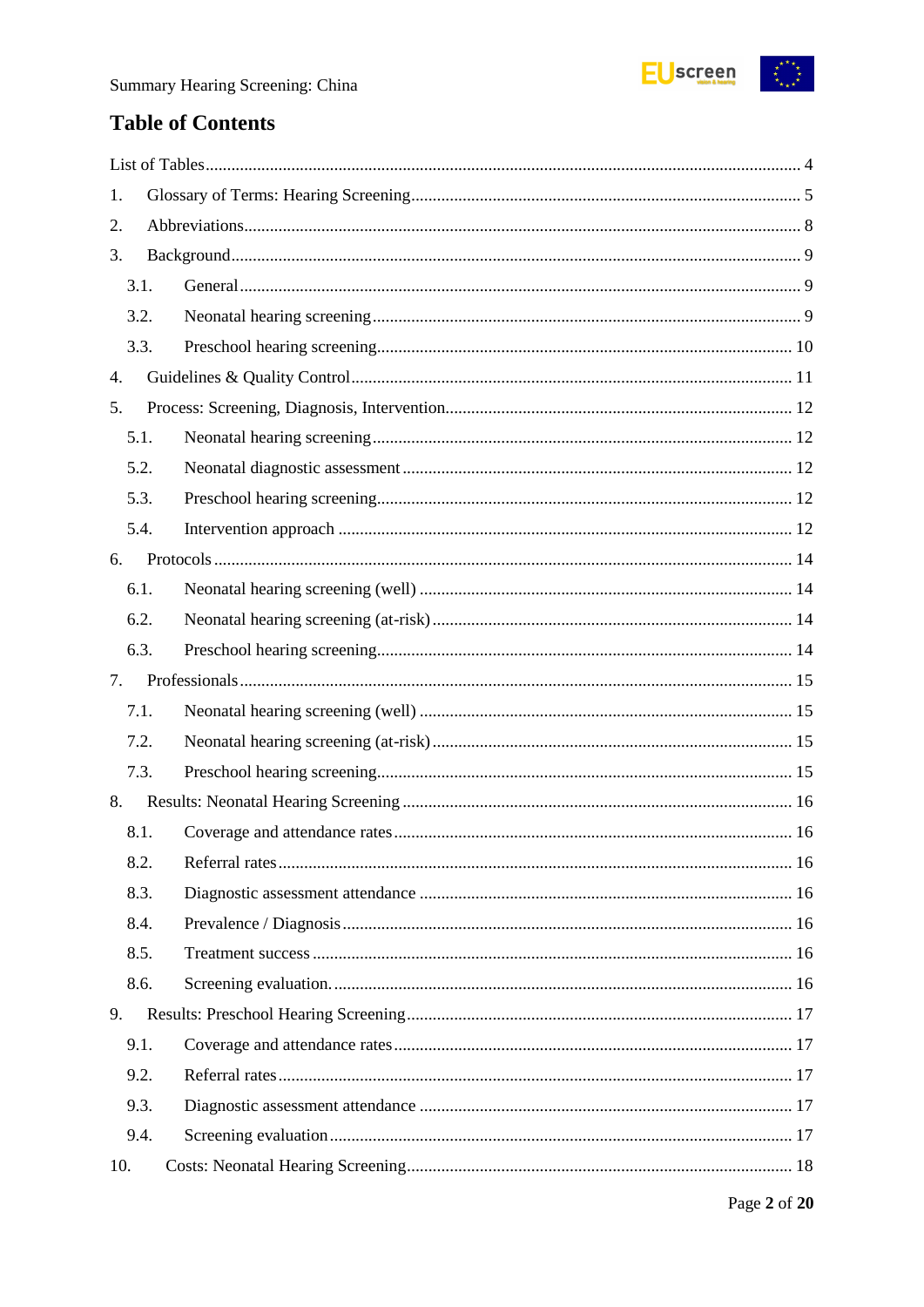

| 10.2. |  |
|-------|--|
| 10.3. |  |
| 10.4. |  |
| 10.5. |  |
| 10.6. |  |
| 11.   |  |
|       |  |
|       |  |
|       |  |
|       |  |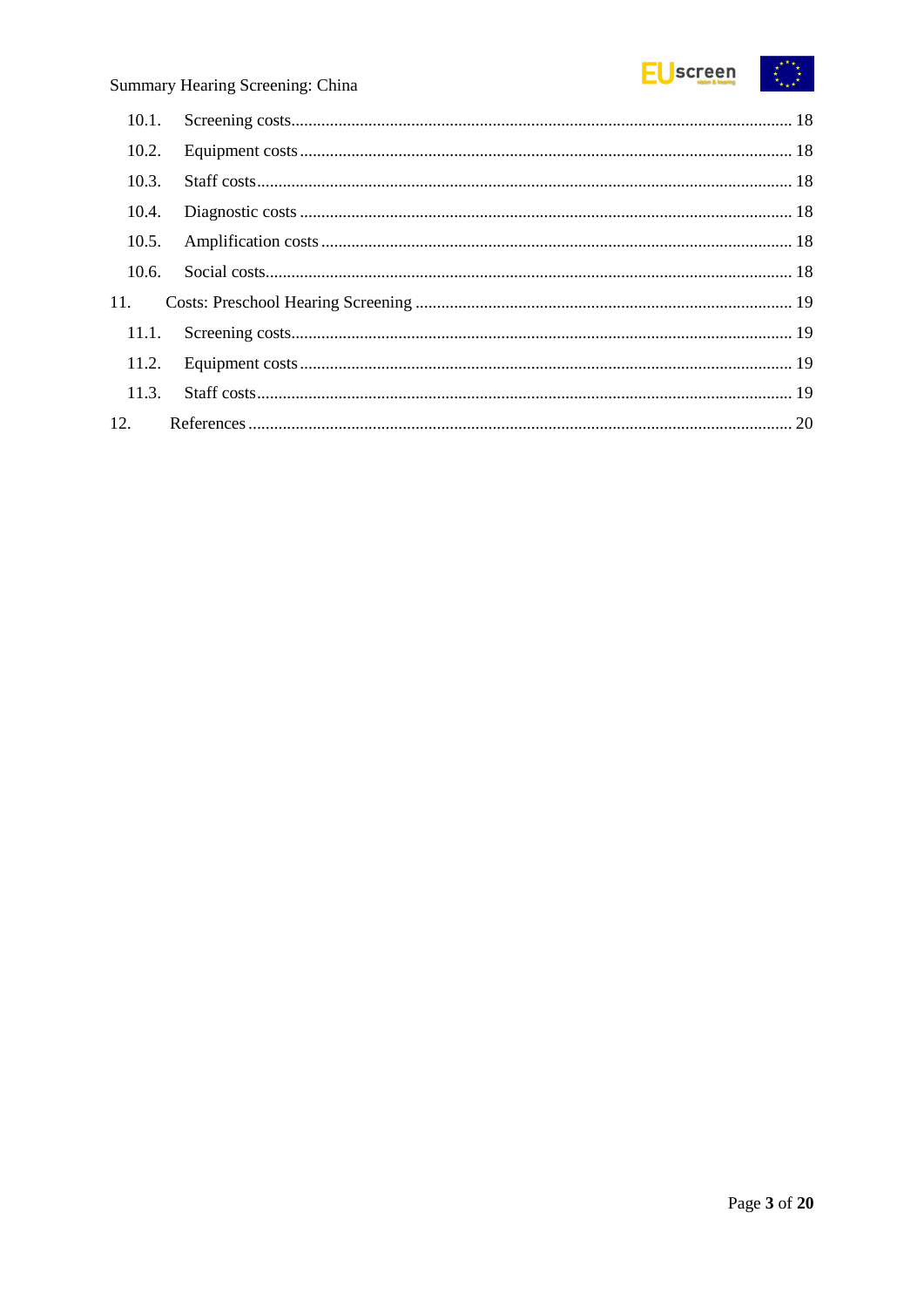

## <span id="page-3-0"></span>**List of Tables**

| Table 1: Process for neonatal hearing screening for well, healthy infants in China 14                 |  |
|-------------------------------------------------------------------------------------------------------|--|
|                                                                                                       |  |
| <b>Table 3:</b> Prevalence rate (per 1000) of permanent hearing loss among neonates in China (roughly |  |
|                                                                                                       |  |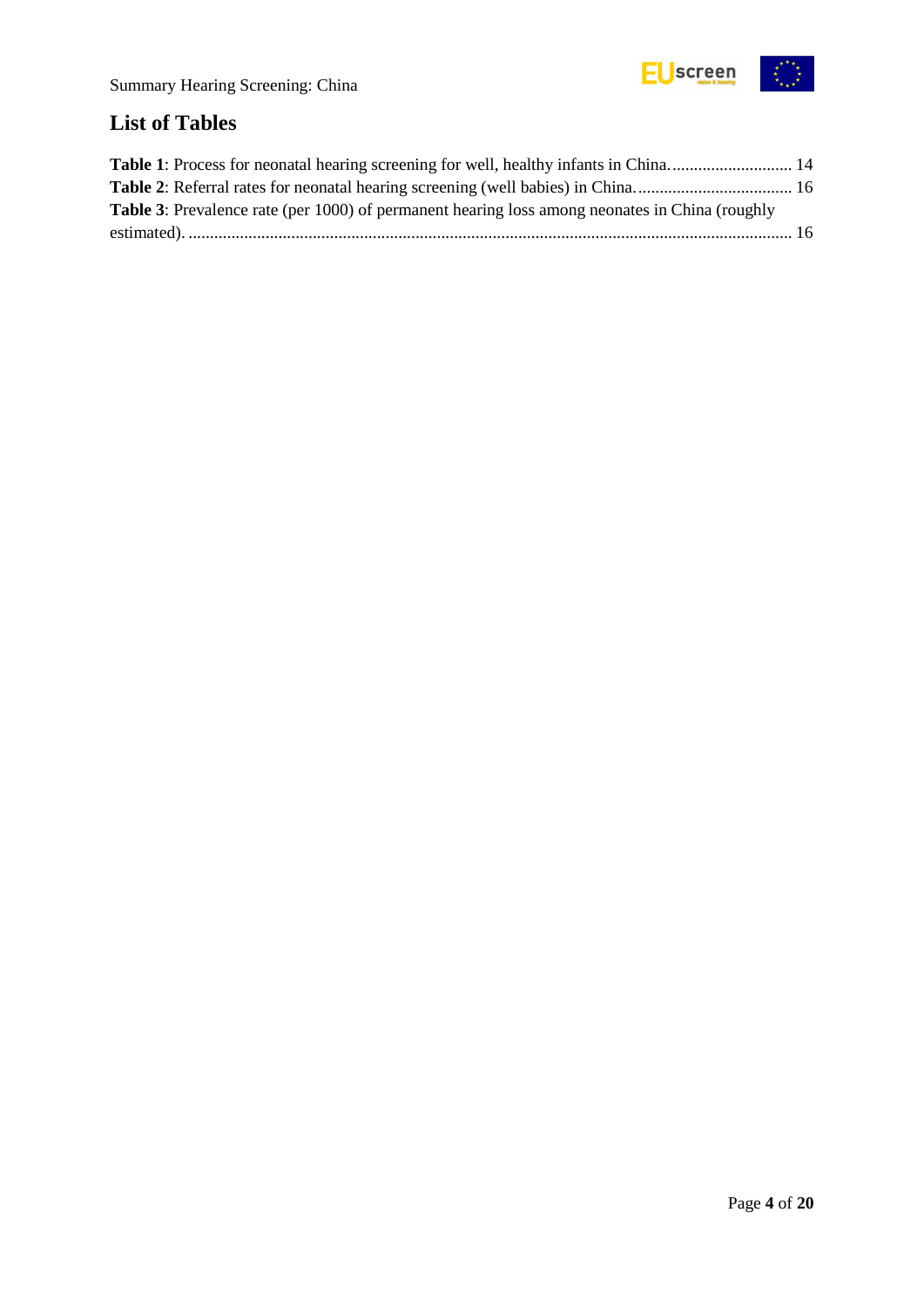$\frac{1}{2}$ 

## <span id="page-4-0"></span>**1. Glossary of Terms: Hearing Screening**

| <b>Abnormal test result</b>                                                                                                                                             | A test result where a normal "pass" response could not be detected under<br>good conditions. The result on screening equipment may indicate "no<br>response," "fail," or "refer."                                                                                                                                                                                                                                                                                                                                                                                                                                                                                                                                                                                |  |  |  |
|-------------------------------------------------------------------------------------------------------------------------------------------------------------------------|------------------------------------------------------------------------------------------------------------------------------------------------------------------------------------------------------------------------------------------------------------------------------------------------------------------------------------------------------------------------------------------------------------------------------------------------------------------------------------------------------------------------------------------------------------------------------------------------------------------------------------------------------------------------------------------------------------------------------------------------------------------|--|--|--|
| <b>Attendance rate</b>                                                                                                                                                  | The proportion of all those invited for screening that are tested and receive<br>a result,<br>Invited for screening includes all those that are offered the<br>screening test.<br>Tested and receive a result could be a "pass" or "fail".<br>Attendance rate provides information on the willingness of families to<br>participate in screening.                                                                                                                                                                                                                                                                                                                                                                                                                |  |  |  |
| <b>Attendance rate in</b><br>first year of life                                                                                                                         | See definition of Attendance rate.<br>The calculation cut-off is after one year of life.                                                                                                                                                                                                                                                                                                                                                                                                                                                                                                                                                                                                                                                                         |  |  |  |
| <b>Compliance with</b><br>referral (percentage)                                                                                                                         | The percentage of those who are referred from screening to a diagnostic<br>assessment that actually attend the first diagnostic assessment.                                                                                                                                                                                                                                                                                                                                                                                                                                                                                                                                                                                                                      |  |  |  |
|                                                                                                                                                                         | Percentage of compliance provides information on the willingness of<br>families to attend the diagnostic assessment after referral from screening.                                                                                                                                                                                                                                                                                                                                                                                                                                                                                                                                                                                                               |  |  |  |
| <b>Coverage</b>                                                                                                                                                         | The proportion of those eligible for screening that are tested and receive a<br>result within a specific time.<br>Eligible for screening includes those within the population that are<br>covered under the screening or health care program.<br>Tested and receive a result could be a "pass" or "refer to<br>diagnostic assessment".<br>Specific time can be defined, such as 1 month after birth, 3 months<br>after birth, etc.<br>Coverage provides information on the overall effectiveness and timeliness<br>of a complete screening programme.<br>Factors such as being offered screening, willingness to participate, missed<br>screening, ability to complete the screen, and ability to document the<br>screening results will influence the coverage. |  |  |  |
| <b>Coverage in first</b><br>year of life                                                                                                                                | See definition of Coverage.<br>The specific time is pre-defined as within the first year of life.<br>In other words, the coverage is the proportion of those eligible for<br>screening that complete the screening sequence to a final result within the<br>first year of life.                                                                                                                                                                                                                                                                                                                                                                                                                                                                                  |  |  |  |
| The percentage of infants/children with a hearing loss (defined by the<br><b>False negatives</b><br>target condition) that receive a result of "pass" during screening. |                                                                                                                                                                                                                                                                                                                                                                                                                                                                                                                                                                                                                                                                                                                                                                  |  |  |  |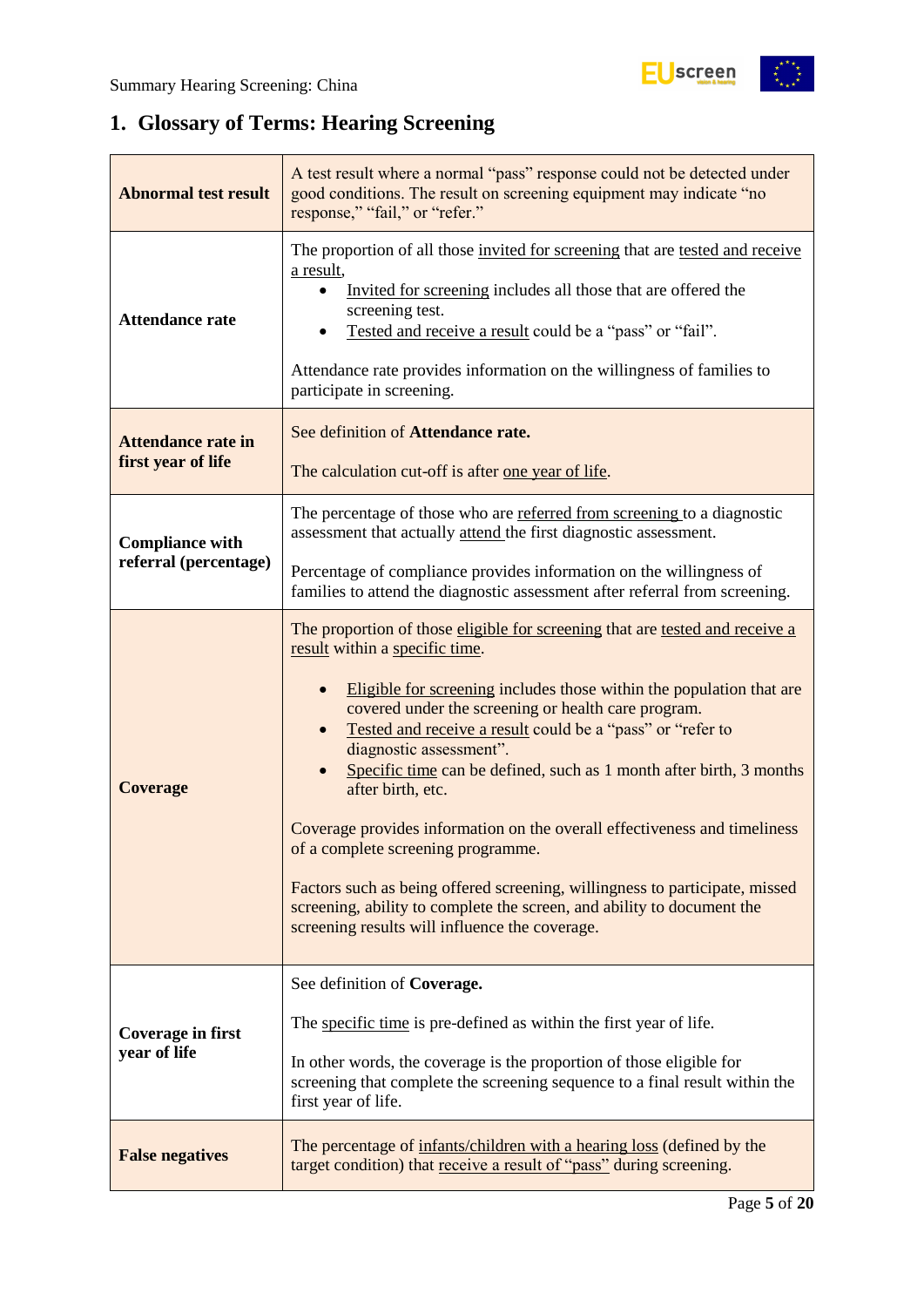Т



|                                             | Example: If 100 infants with hearing loss are screened, and 1 infant passes<br>the screening, the percentage of false negatives is 1%.                                                                        |  |  |  |  |
|---------------------------------------------|---------------------------------------------------------------------------------------------------------------------------------------------------------------------------------------------------------------|--|--|--|--|
|                                             | The percentage of infants/children with normal hearing that receive a<br>result of "fail" from the final screening test.                                                                                      |  |  |  |  |
| <b>False positives</b>                      | Example: If 100 infants with normal hearing are screened, and 3 infants<br>fail the screening and are referred for diagnostic assessment, the<br>percentage of false positives is 3%.                         |  |  |  |  |
| <b>Guidelines</b>                           | Recommendations or instructions provided by an authoritative body on the<br>practice of screening in the country or region.                                                                                   |  |  |  |  |
| <b>Hearing screening</b><br>professional    | A person qualified to perform hearing screening, according to the practice<br>in your country or region.                                                                                                      |  |  |  |  |
| <b>Inconclusive test</b><br>result          | A test result where a normal "pass" response could not be detected due to<br>poor test conditions.                                                                                                            |  |  |  |  |
| <b>Invited for screening</b>                | Offered screening.                                                                                                                                                                                            |  |  |  |  |
| <b>Outcome of hearing</b><br>screening      | An indication of the effectiveness or performance of screening, such as a<br>measurement of coverage rate, referral rate, number of infants detected,<br>etc.                                                 |  |  |  |  |
| <b>Permanent hearing</b>                    | A hearing impairment that is not due to a temporary or transient condition<br>such as middle ear fluid.                                                                                                       |  |  |  |  |
| loss                                        | Permanent hearing loss can be either sensorineural or permanent<br>conductive.                                                                                                                                |  |  |  |  |
| <b>Positive predictive</b>                  | The percentage of infants/children referred from screening who have a<br>confirmed hearing loss, as described by your protocol or guideline and<br>indicated in the <b>Target Condition</b> (see definition). |  |  |  |  |
| value                                       | For example, if 100 babies are referred from screening for diagnostic<br>assessment and 90 have normal hearing while 10 have a confirmed hearing<br>loss, the positive predictive value would be 10%.         |  |  |  |  |
| <b>Preschool or</b><br>(pre)school children | All children between 3-6 years of age.                                                                                                                                                                        |  |  |  |  |
| <b>Preschool or</b>                         | Screening that takes place during the time children are between 3-6 years<br>of age.                                                                                                                          |  |  |  |  |
| (pre)school screening                       | This refers to <i>any</i> hearing screening during this age. The location of the<br>screening is irrelevant to the definition.                                                                                |  |  |  |  |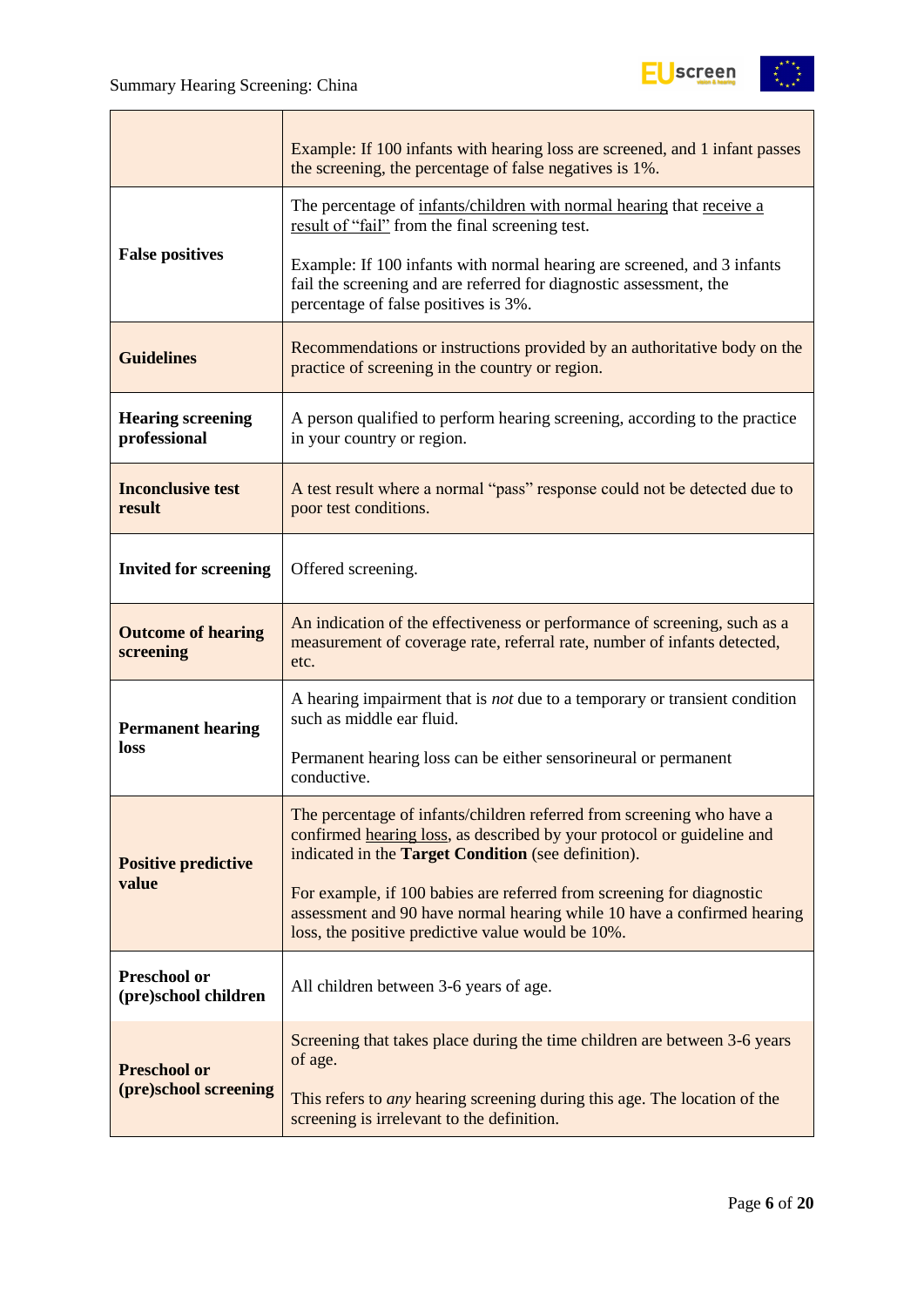

| <b>Prevalence</b>                                                                                                                                                                                                                                                            | The number or percentage of individuals with a specific disease or<br>condition. Prevalence can either be expressed as a percentage, proportion,<br>or as the value per 1000 individuals within the same demographic.                                                                                                                                                                                                          |  |  |  |  |
|------------------------------------------------------------------------------------------------------------------------------------------------------------------------------------------------------------------------------------------------------------------------------|--------------------------------------------------------------------------------------------------------------------------------------------------------------------------------------------------------------------------------------------------------------------------------------------------------------------------------------------------------------------------------------------------------------------------------|--|--|--|--|
| <b>Programme</b>                                                                                                                                                                                                                                                             | An organized system for screening, which could be based nationally,<br>regionally or locally.                                                                                                                                                                                                                                                                                                                                  |  |  |  |  |
| <b>Protocol</b>                                                                                                                                                                                                                                                              | Documented procedure or sequence for screening, which could include<br>which tests are performed, when tests are performed, procedures for<br>passing and referring, and so forth.                                                                                                                                                                                                                                             |  |  |  |  |
| <b>Quality assurance</b>                                                                                                                                                                                                                                                     | A method for checking and ensuring that screening is functioning<br>adequately and meeting set goals and benchmarks.                                                                                                                                                                                                                                                                                                           |  |  |  |  |
| Referral criteria                                                                                                                                                                                                                                                            | A pre-determined cut-off boundary for when an infant/child should be re-<br>tested or seen for a diagnostic assessment.                                                                                                                                                                                                                                                                                                        |  |  |  |  |
|                                                                                                                                                                                                                                                                              | For example, referral criteria may be "no response" at 35 dB nHL.                                                                                                                                                                                                                                                                                                                                                              |  |  |  |  |
| <b>Risk babies / Babies</b>                                                                                                                                                                                                                                                  | All infants that are considered to be at-risk or have risk-factors for hearing<br>loss according to the screening programme.                                                                                                                                                                                                                                                                                                   |  |  |  |  |
| at-risk                                                                                                                                                                                                                                                                      | Two common risk factors are admission to the neonatal-intensive care unit<br>(NICU) or born prematurely. However, other risk factors for hearing loss<br>may also be indicated in the screening programme.                                                                                                                                                                                                                     |  |  |  |  |
|                                                                                                                                                                                                                                                                              | The percentage of infants/children with hearing loss that are identified via<br>the screening program.                                                                                                                                                                                                                                                                                                                         |  |  |  |  |
| <b>Sensitivity</b>                                                                                                                                                                                                                                                           | For example, if 100 babies with hearing loss are tested, and 98 of these<br>babies are referred for diagnostic assessment while 2 pass the screening,<br>the sensitivity is 98%.                                                                                                                                                                                                                                               |  |  |  |  |
|                                                                                                                                                                                                                                                                              | The percentage of infants/children with normal hearing that pass the<br>screening.                                                                                                                                                                                                                                                                                                                                             |  |  |  |  |
| <b>Specificity</b>                                                                                                                                                                                                                                                           | For example, if 100 babies with normal hearing are tested, and 10 of these<br>babies are referred for diagnostic assessment and 90 pass the screening, the<br>specificity is 90%.                                                                                                                                                                                                                                              |  |  |  |  |
| <b>Target condition</b>                                                                                                                                                                                                                                                      | The hearing loss condition you are aiming to detect via your screening<br>programme. This includes:<br>The laterality of the condition, whether the program aims to detect<br>both unilateral and bilateral hearing loss or just bilateral hearing<br>loss.<br>The severity of the condition, whether the program aims to detect<br>$\bullet$<br>hearing $loss \ge 30$ dB HL, $\ge 35$ dB HL, $\ge 40$ dB HL or $\ge 45$ dB HL |  |  |  |  |
| Infants who are <i>not</i> admitted into the NICU or born prematurely.<br>Well, healthy babies may or may not have additional risk factors for<br><b>Well, healthy babies</b><br>hearing loss, according to the procedures indicated in the specific<br>screening programme. |                                                                                                                                                                                                                                                                                                                                                                                                                                |  |  |  |  |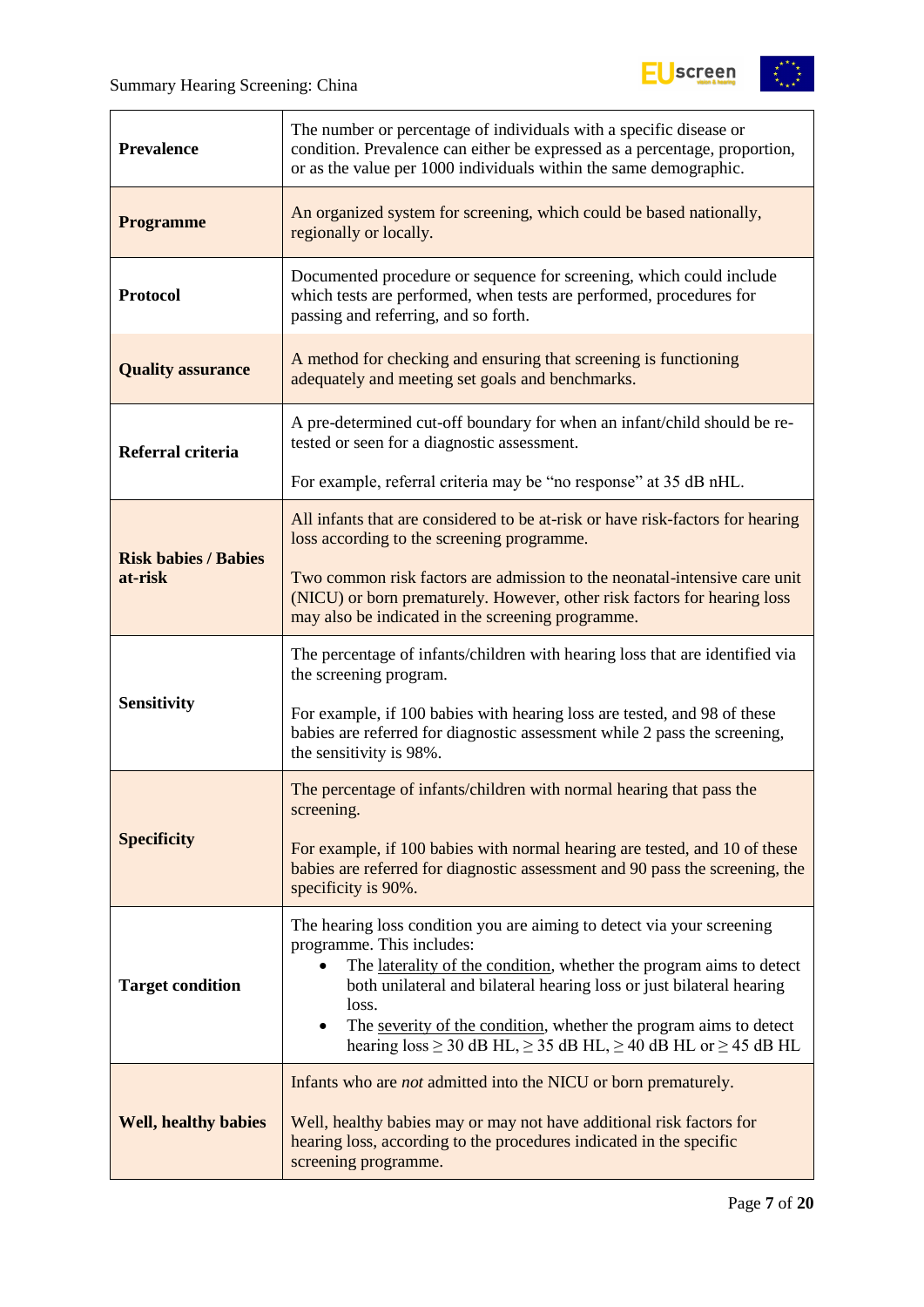

## <span id="page-7-0"></span>**2. Abbreviations**

- ABR auditory brainstem response
- aABR automatic auditory brainstem response
- ANSD auditory neuropathy spectrum disorder
- ASSR auditory steady-state response
- CI cochlear implant
- CMV cytomegalovirus
- dB HL decibel hearing level
- dB nHL decibel normalized hearing level
- dB SNR decibel signal-to-noise ratio
- DPOAE distortion product otoacoustic emissions
- HA hearing aid
- NICU neonatal intensive care unit
- OAE otoacoustic emissions
- TEOAE transient-evoked otoacoustic emissions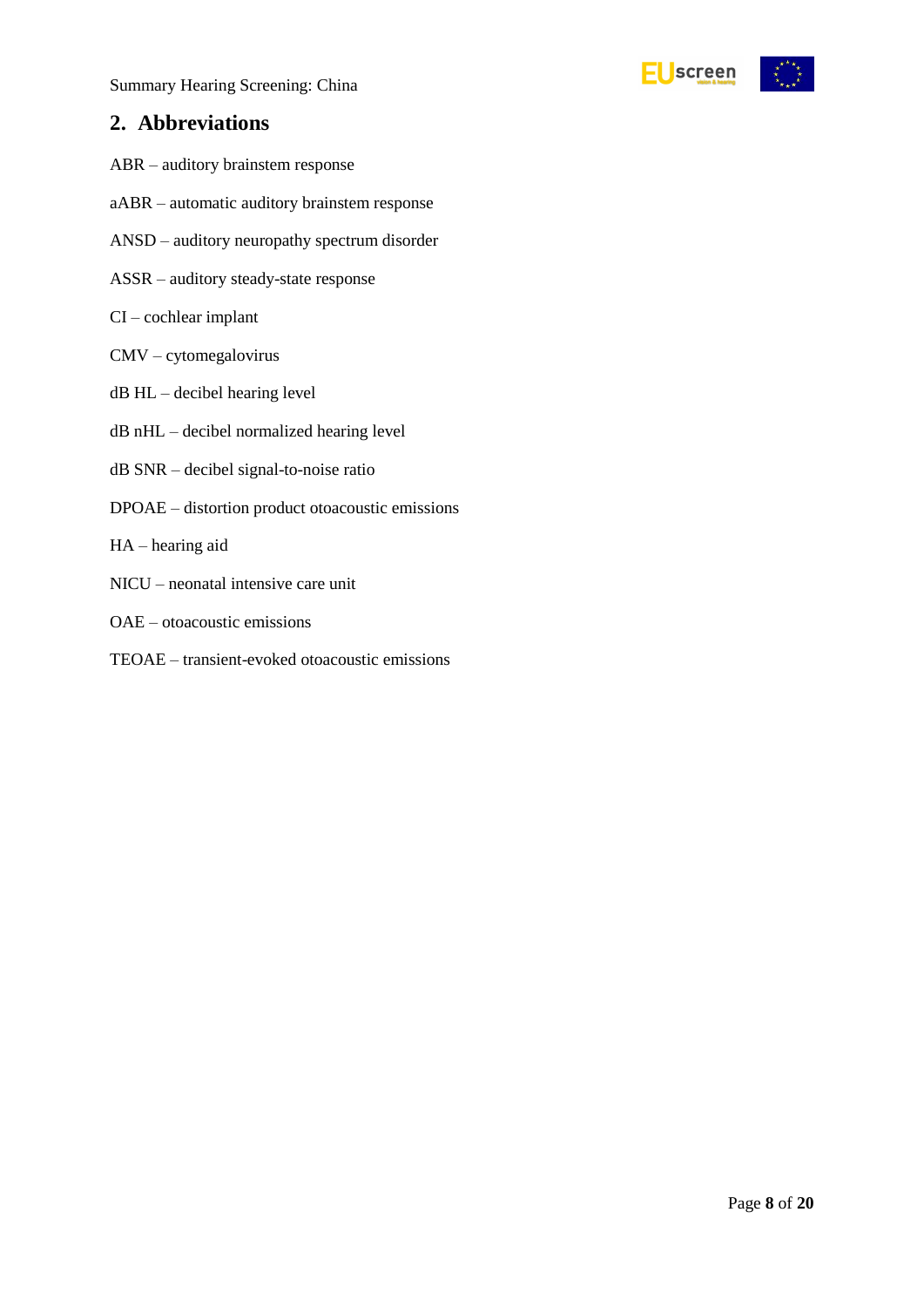

## <span id="page-8-0"></span>**3. Background**

In China, hearing screening is implemented regionally and organized both nationally and regionally. Specifically, the National Health Department designates where neonatal hearing screening should be implemented and guidelines for screening, and specifics such as tests, personnel and equipment is decided on at a regional or local level. The following report contains information with regards to childhood hearing screening across all of China.

#### <span id="page-8-1"></span>**3.1. General**

The country of China has a total area of 9 597 000 km<sup>2</sup> and a population of around 1 395 380 000 as of December 2018. In China, each birth is registered. The number of live births in China was 15 230 000 in 2018 (National Bureau of Statistics of China, 2014).

The World Bank income classification categorizes China as an upper-middle-income country (The World Bank, 2018). The gross domestic product (GDP) was  $\epsilon$  7 768 per capita in 2017 (National Bureau of Statistics of China, 2014).

From the World Health Organization (WHO) Global Health Expenditure Database, health expenditure in China in 2015 was 393 USD or €346 per capita (World Health Organization, 2018).

Infant mortality rate in the country of China was 1.4 per 1000 in 2015 (United Nations Statistics Division, 2016).

#### <span id="page-8-2"></span>**3.2. Neonatal hearing screening**

In China, neonatal hearing screening is conducted universally, and participation is obligatory for parents. Hearing screening for well and at-risk babies started in 1996 and was fully implemented across the country in 2009.

In 2000, the Chinese government affirmed the significance and necessity of newborn hearing screening in the form of a law of the People's Republic of China on maternal and infant health care and began to carry out the work across the country (State Council of the People's Republic of China, 2001).

Prior to 2009, neonatal hearing screening was hospital-organized and each hospital decided on whether to implement neonatal hearing screening and how to run the programme. In 2009, the national government (Ministry of Health) implemented a scale-up neonatal hearing screening programme (Ministry of Health of the People's Republic of China, 2009; National Health Department, 2010). The goal of the scale-up programme was to gradually introduce universal neonatal hearing screening in hospitals across China.

Neonatal hearing screening is funded by regional hospitals and by parents. The cost is the same for all families, including for both well and at-risk babies, but it is not indicated. It is embedded in the Preventive Child Health Care screening system. Neonatal hearing screening is organized by the National Health Department, which designates the regions/hospitals that will perform screening.

National guidelines and screening protocol are available. Across China, the same protocol is followed for performing hearing screening; however, tests, screening professionals, and equipment are decided on by the hospitals.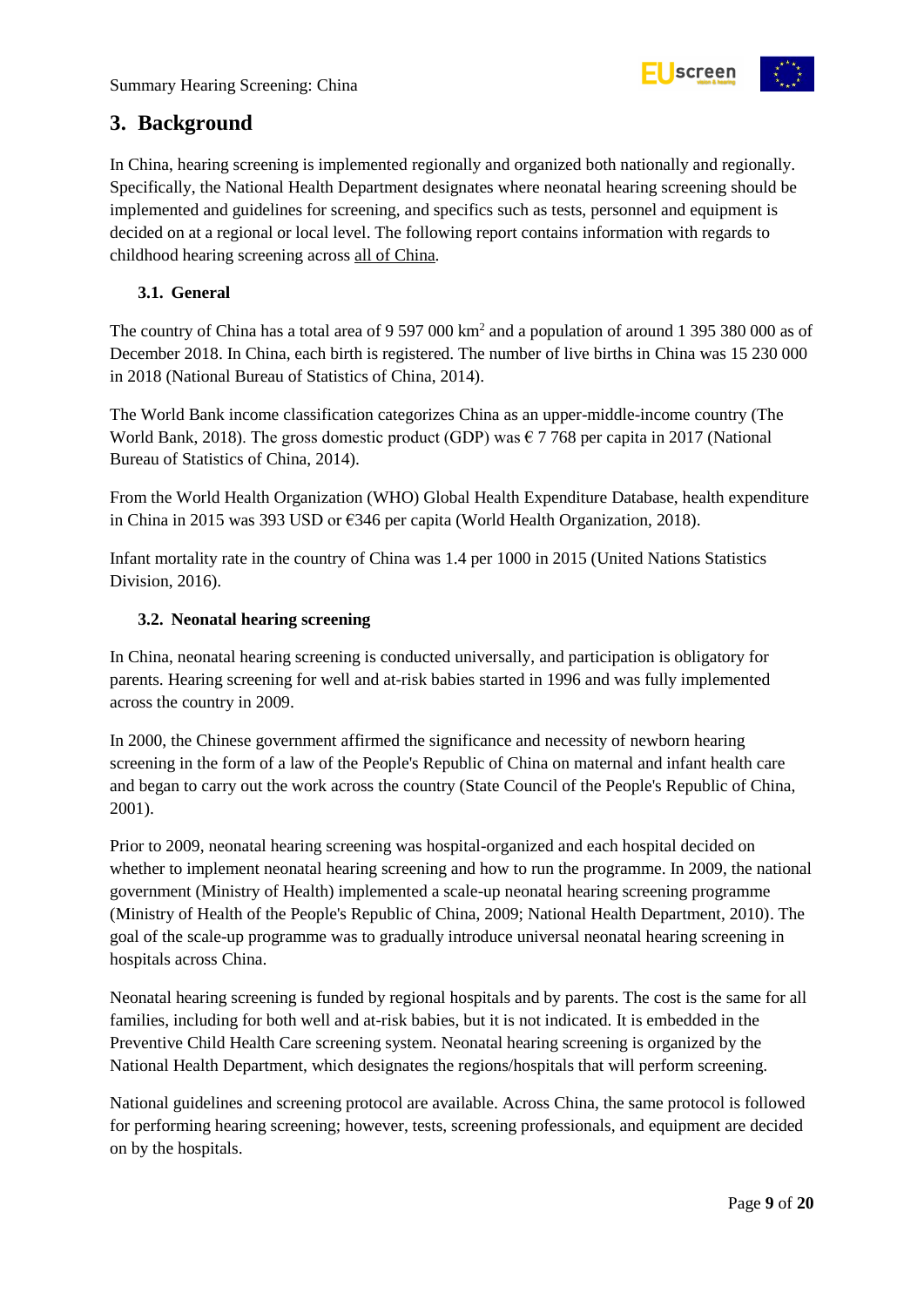



#### <span id="page-9-0"></span>**3.3. Preschool hearing screening**

There is no preschool hearing screening programme in China. Preschool hearing screening is not universally performed or organized. After neonatal hearing screening, follow-up is recommended, and screening may be done by a doctor in the hospital, but this practice is not embedded in the Preventive Child Health Care screening system. Any screening performed is funded by the parents.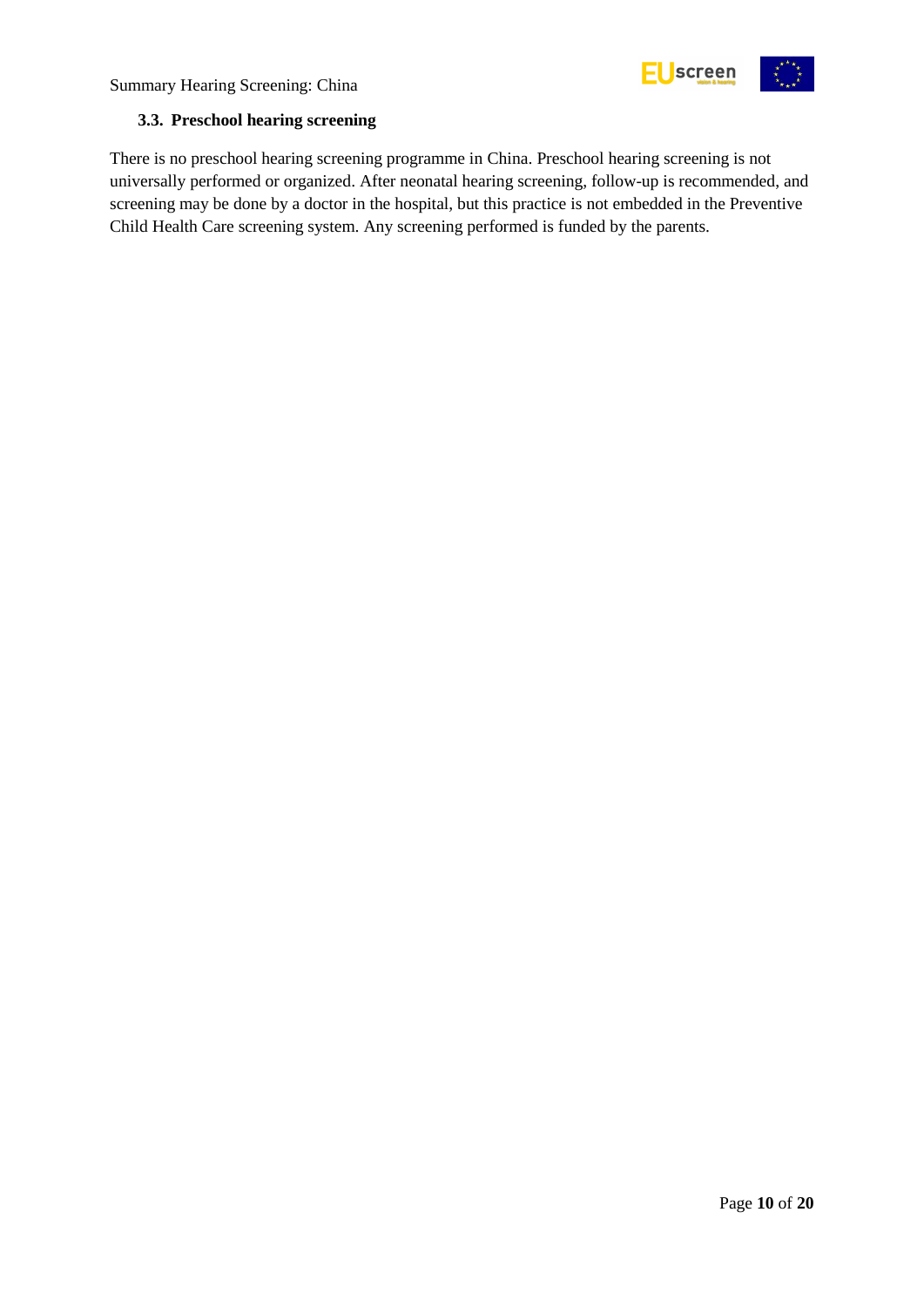

## <span id="page-10-0"></span>**4. Guidelines & Quality Control**

There are national guidelines for hearing screening in China developed by the National Health Department of the People's Republic of China (2010).

The content of the general hearing screening programme was decided on by audiologists/ENT specialists and the public health organization (National Health Department), and there have not been any changes since the initial publication in 2009. The public health organization would make decisions on future revisions, if applicable.

Quality assurance of hearing screening programmes is not imposed by the government and information is only collected locally in hospitals performing screening. Annual reports are not available.

There has been research performed on hearing screening programmes in China (Huang, et al., 2012; Chen, et al., 2012; Tobe, et al., 2013; Chen, et al., 2017; Wenjin, et al., 2017), and articles published investigating the effectiveness of neonatal hearing screening in China (Tobe, et al., 2013; Chen, et al., 2017).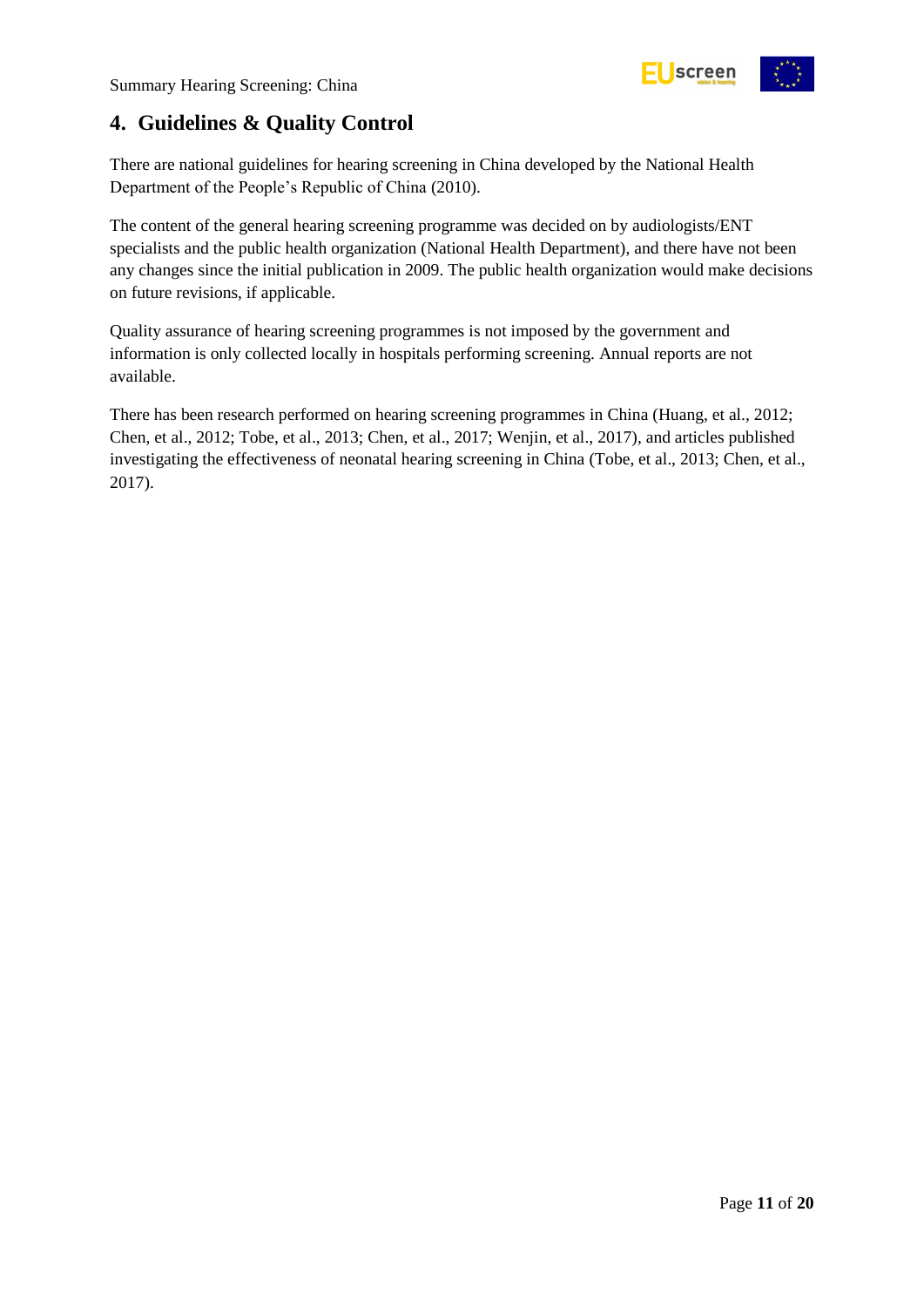

## <span id="page-11-0"></span>**5. Process: Screening, Diagnosis, Intervention**

#### <span id="page-11-1"></span>**5.1. Neonatal hearing screening**

Newborn hearing screening is available in both urban and rural areas. Well and at-risk babies in urban areas are screened in the hospital or NICU. In rural areas, screening can be carried out in town health care centres or in regional medical institutions.

Parents/caregivers of well and at-risk babies are invited to participate directly in person in the hospital. Parents/caregivers of infants that are discharged from the hospital are invited to participate in screening via a telephone call. The hospital will phone the family and instruct them to perform hearing screening as soon as possible.

Neonatal hearing screening should be completed within 42 days after birth.

At-risk infants are defined as those with low birth weight (less than 1500 g), born premature (28 to 37 weeks gestation), low body weight due to malnutrition, NICU stay greater than 5 days, family history of permanent childhood hearing impairment, intrauterine infection (CMV, rubella, herpes, syphilis, toxoplasmosis), craniofacial malformation (including ear canal malformation), hyperbilirubinemia, meningitis, neonatal asphyxia, respiratory distress, ECMO, mechanical ventilation for more than 48 hours, maternal use of ototoxic drugs or drug abuse, present or suspected syndrome involving hearing impairment. .

These infants are screened with the same protocol as well babies in the hospital; however, they are referred for the second step of screening regardless of the results of the initial screen.

The prevalence of meningitis and CMV in China are unknown. The prevalence rate of CMV is difficult to ascertain, as only approximately 40-60% of individuals with CMV show associated symptoms.

The target condition for screening for well and at-risk babies is a bilateral or unilateral hearing loss  $\geq$ 25 dB HL

#### <span id="page-11-2"></span>**5.2. Neonatal diagnostic assessment**

The diagnostic assessment after neonatal hearing screening referral should be performed by 3 months of age according to the guidelines for all of China. Diagnosis and treatment institutions designated by the provincial health and family planning administrative department for further diagnosis within 3 months after birth.

#### <span id="page-11-3"></span>**5.3. Preschool hearing screening**

As specified, there is no preschool hearing screening programme in China. Hearing testing around preschool age is performed in public hospitals, and children are invited to participate directly via a telephone call. Testing is performed by doctors.

The target condition for preschool hearing screening is not indicated.

The prevalence of chronic otitis media with effusion in China is 7.3 to 30.7% (Liu, et al., 2018).

#### <span id="page-11-4"></span>**5.4. Intervention approach**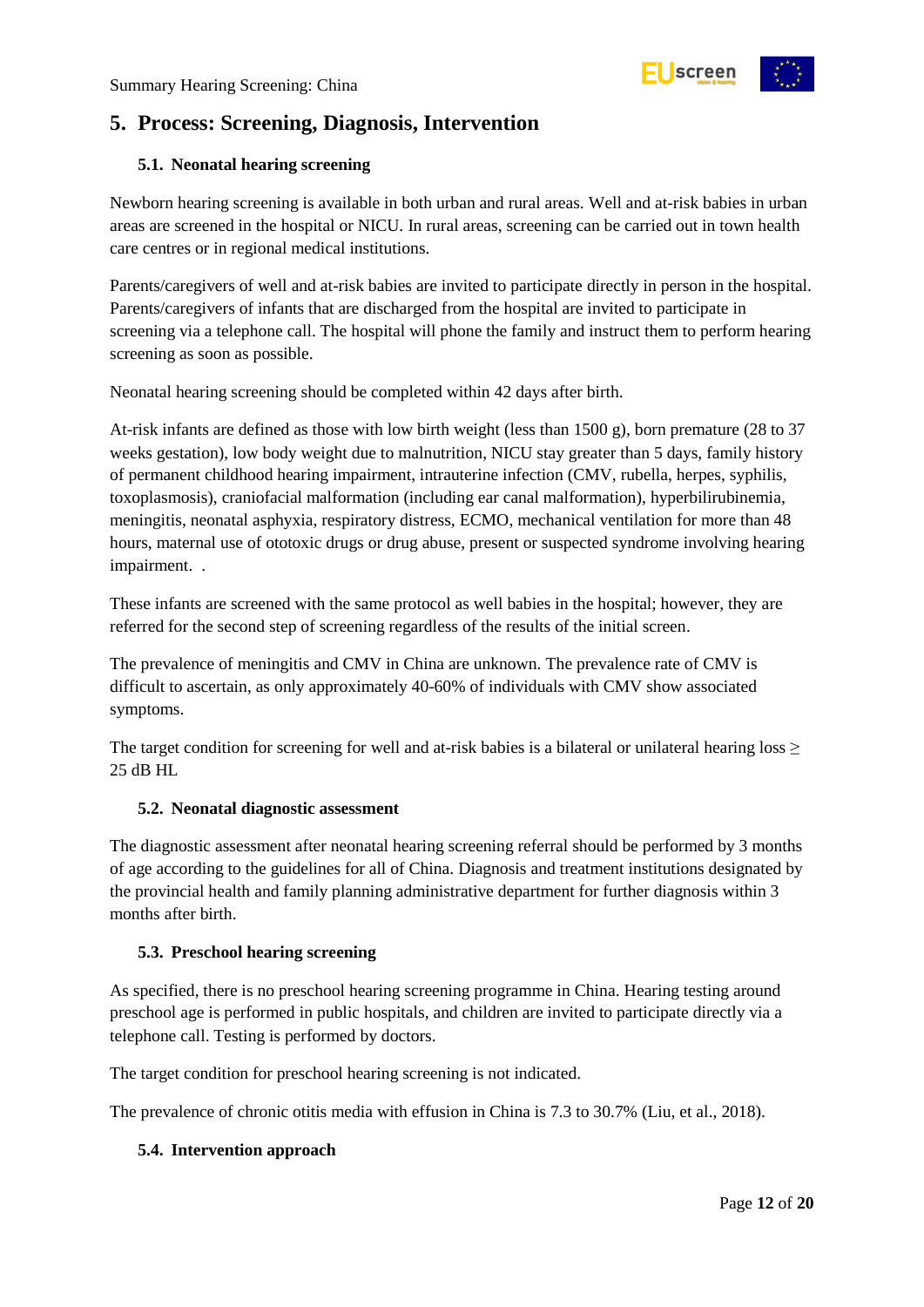

In China, treatment options available include hearing aids, bone conductive devices and cochlear implants. Infants are fitted with hearing aids from 6 months of age or older and with cochlear implants from 1-2 years of age or older.

The fitting criteria in China for a hearing aid is hearing loss of at least 60 dB HL. Children with a hearing loss from 25-60 dB HL are observed for habilitation potential, and children with a hearing impairment greater 60 dB HL are advised to wear hearing aids after 6 months of age.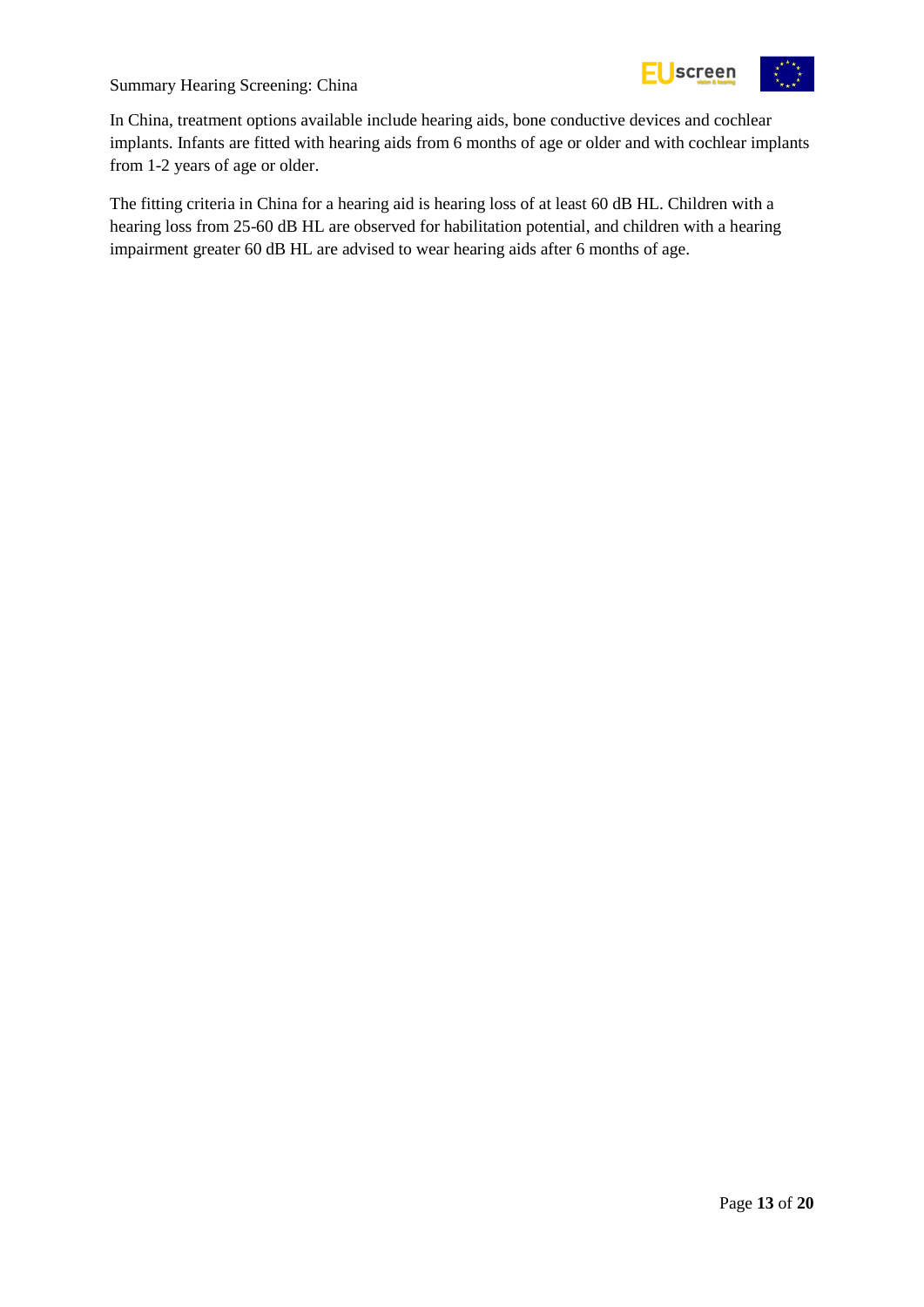

## <span id="page-13-0"></span>**6. Protocols**

Hearing screening protocols are described for neonatal hearing screening (well and at-risk) as well as for preschool hearing screening when applicable.

- The Test performed is the screening technique used
- The Age of the child is indicated in hours, days, months or years
- Referral criteria may be the lack of an OAE response at specified frequencies, a responsewaveform repeatability constant, the absence of an aABR response at a specified intensity, or an absent behavioural response at a specified intensity. Referral criteria may be defined within a protocol or limited based on the device used.
- The Device is the screening device used.
- Unilateral Referrals indicates whether children are referred if only one ear fails screening.
- The Location is where the screening takes place

#### <span id="page-13-1"></span>**6.1. Neonatal hearing screening (well)**

The process for neonatal hearing screening for well babies is described in Table 1. A 2-step OAEaABR/ASSR protocol is in effect, whereby the first OAE is performed in the maternity hospital before the 3rd day of life. If the infant fails the first test, a secondary screening occurs within 42 days after birth. A subsequent fail would warrant a referral to the ENT department for a diagnostic assessment.

<span id="page-13-4"></span>

|  |  |  |  |  | Table 1: Process for neonatal hearing screening for well, healthy infants in China. |
|--|--|--|--|--|-------------------------------------------------------------------------------------|
|--|--|--|--|--|-------------------------------------------------------------------------------------|

|                   |               | <b>Referral</b> |               | <b>Unilateral</b> |                    |
|-------------------|---------------|-----------------|---------------|-------------------|--------------------|
| <b>Test</b>       | Age           | criteria        | <b>Device</b> | Referrals?        | Location           |
| <b>OAE</b>        | $48-72$ hours | Not indicated   | Not indicated | Yes               | Maternity hospital |
| aABR/ASSR 42 days |               | $35$ dB nHL     |               | Yes               |                    |

#### <span id="page-13-2"></span>**6.2. Neonatal hearing screening (at-risk)**

The screening process for at-risk infants is the same as for well infants, with the exception that all infants considered "at-risk" are referred to step 2 screening at 42 days of age, regardless of the results of the OAE test in the hospital.

#### <span id="page-13-3"></span>**6.3. Preschool hearing screening**

Not applicable.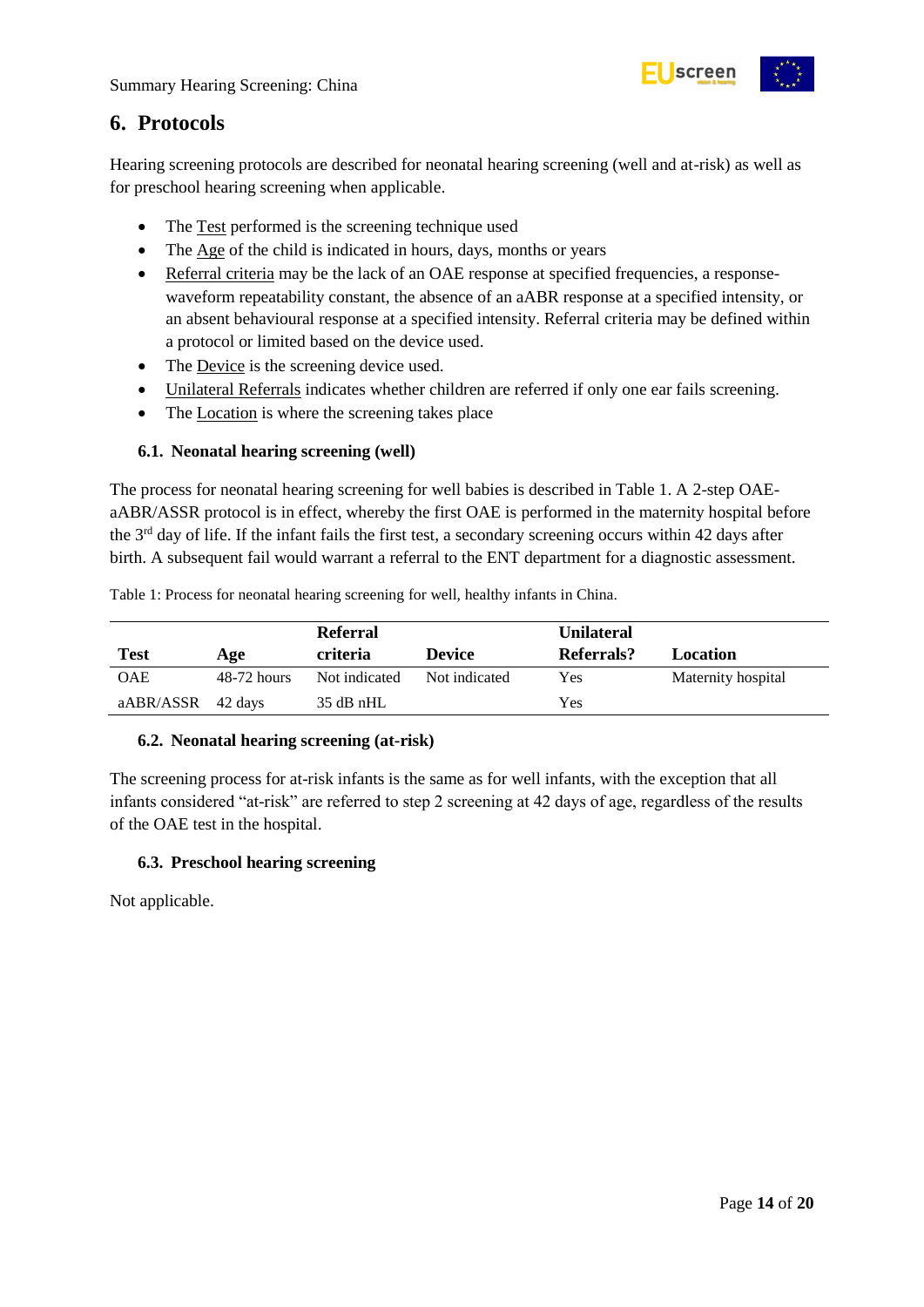

### <span id="page-14-0"></span>**7. Professionals**

#### <span id="page-14-1"></span>**7.1. Neonatal hearing screening (well)**

Neonatal hearing screening for well babies is performed in the maternity hospitals by nurses or audiologists. During step 2, audiologists and ENT physicians interpret the results of the aABR/ASSR and refer for further evaluation when warranted.

There is no specific training for hearing screening staff. Audiologists and ENT physicians have 3 years of background education.

#### <span id="page-14-2"></span>**7.2. Neonatal hearing screening (at-risk)**

In addition to the professionals described in 5.1, screening for at-risk infants is may also be performed by neonatologists.

#### <span id="page-14-3"></span>**7.3. Preschool hearing screening**

Not applicable. Hearing testing at preschool age is performed by doctors.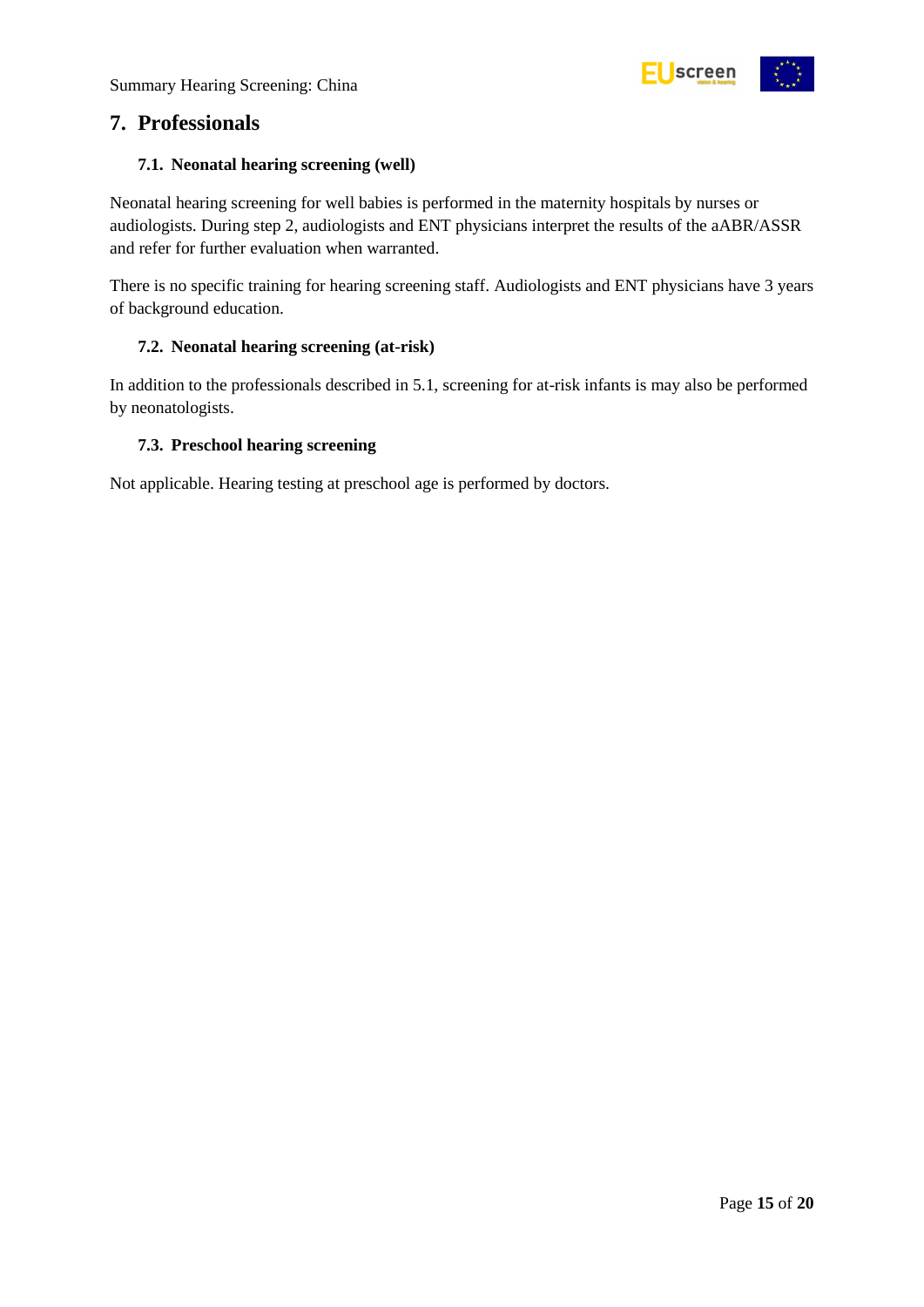## <span id="page-15-0"></span>**8. Results: Neonatal Hearing Screening**

#### <span id="page-15-1"></span>**8.1. Coverage and attendance rates**

The coverage rate for well and at-risk babies was estimated to be 90% in the year 2000 (source unknown). The attendance rate is roughly estimated to be 80%.

#### <span id="page-15-2"></span>**8.2. Referral rates**

The referral rates for neonatal hearing screening of well, healthy infants are presented below in Table 2 based on published literature from China (Gou, et al., 2018; Chen, et al., 2017).

<span id="page-15-7"></span>**Table 2:** Referral rates for neonatal hearing screening (well babies) in China.

| <b>Test</b> | <b>Referral Rate</b>                           |
|-------------|------------------------------------------------|
| <b>OAE</b>  | 89-90% (Chen, et al., 2017; Gou, et al., 2018) |
| aABR/ASSR   | 86% (Chen, et al., 2017)                       |

In total, the final referral rate to a diagnostic assessment for well, healthy babies reported is roughly estimated to be 8%.

#### <span id="page-15-3"></span>**8.3. Diagnostic assessment attendance**

Out of the well infants referred from neonatal hearing screening, it is roughly estimated that 91% complied with referral and completed a diagnostic assessment.

#### <span id="page-15-4"></span>**8.4. Prevalence / Diagnosis**

The prevalence rates of permanent neonatal hearing loss in China is roughly estimated in Table 3.

<span id="page-15-8"></span>Table 3: Prevalence rate (per 1000) of permanent hearing loss among neonates in China (roughly estimated).

|                   | <b>Bilateral</b> |                 | Unilateral      |                 |
|-------------------|------------------|-----------------|-----------------|-----------------|
|                   | $\geq$ 40 dB HL  | $\geq 80$ dB HL | $\geq$ 40 dB HL | $\geq 80$ dB HL |
| Rough estimations |                  | 0.6             |                 |                 |

Data for other prevalence rates are unavailable or unknown.

#### <span id="page-15-5"></span>**8.5. Treatment success**

In China, it is unknown how many children per year are fitted with hearing aids. Approximately 30 000 children are fitted with cochlear implants, roughly estimated.

#### <span id="page-15-6"></span>**8.6. Screening evaluation.**

Estimations were provided. The percentage of false negatives is estimated to be 0.1%, and the percentage of false positives is estimated to be 7%. Other figures are not known.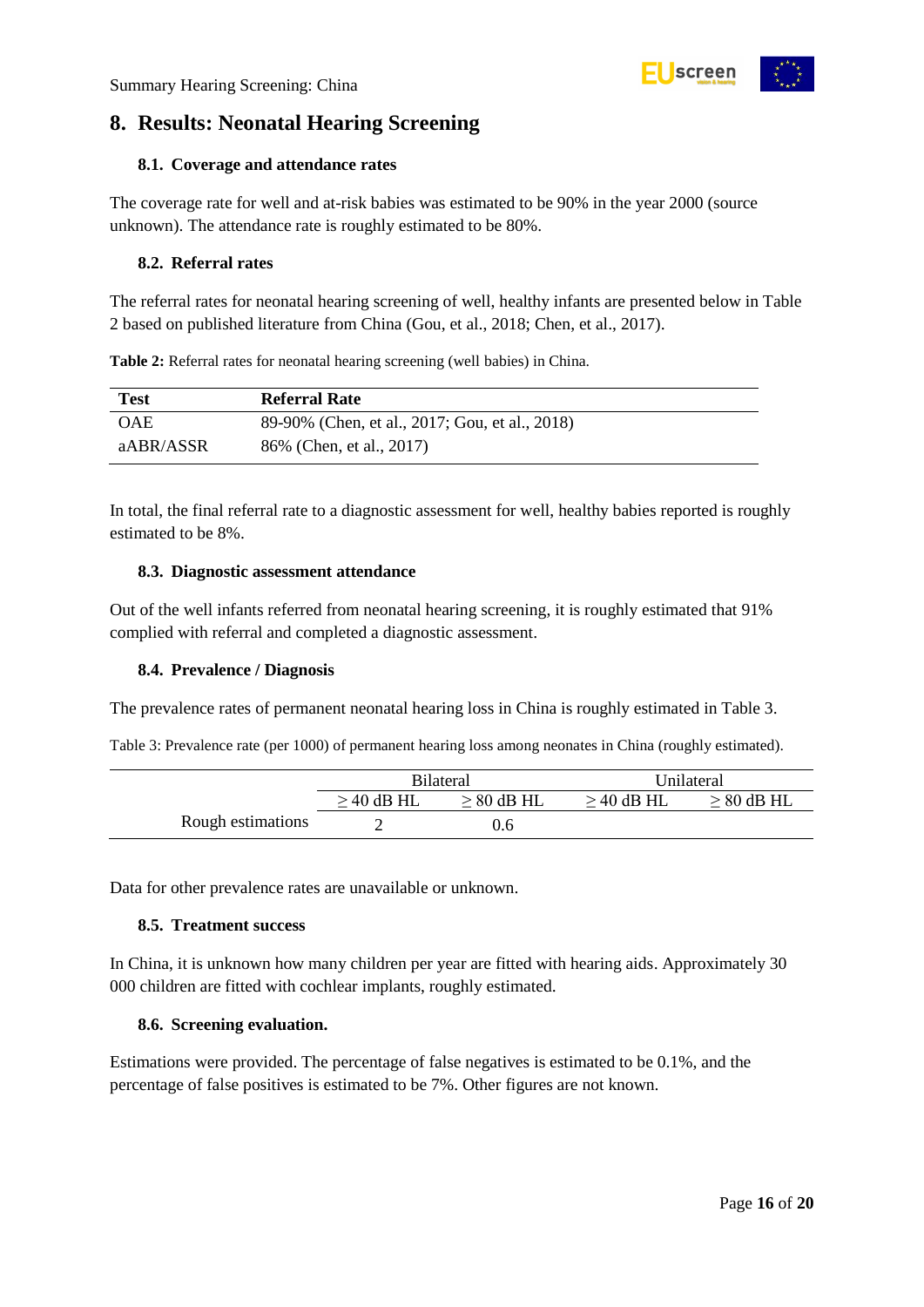

## <span id="page-16-0"></span>**9. Results: Preschool Hearing Screening**

### <span id="page-16-1"></span>**9.1. Coverage and attendance rates**

Not applicable.

#### <span id="page-16-2"></span>**9.2. Referral rates**

Not applicable.

#### <span id="page-16-3"></span>**9.3. Diagnostic assessment attendance**

Not applicable.

#### <span id="page-16-4"></span>**9.4. Screening evaluation**

Not applicable.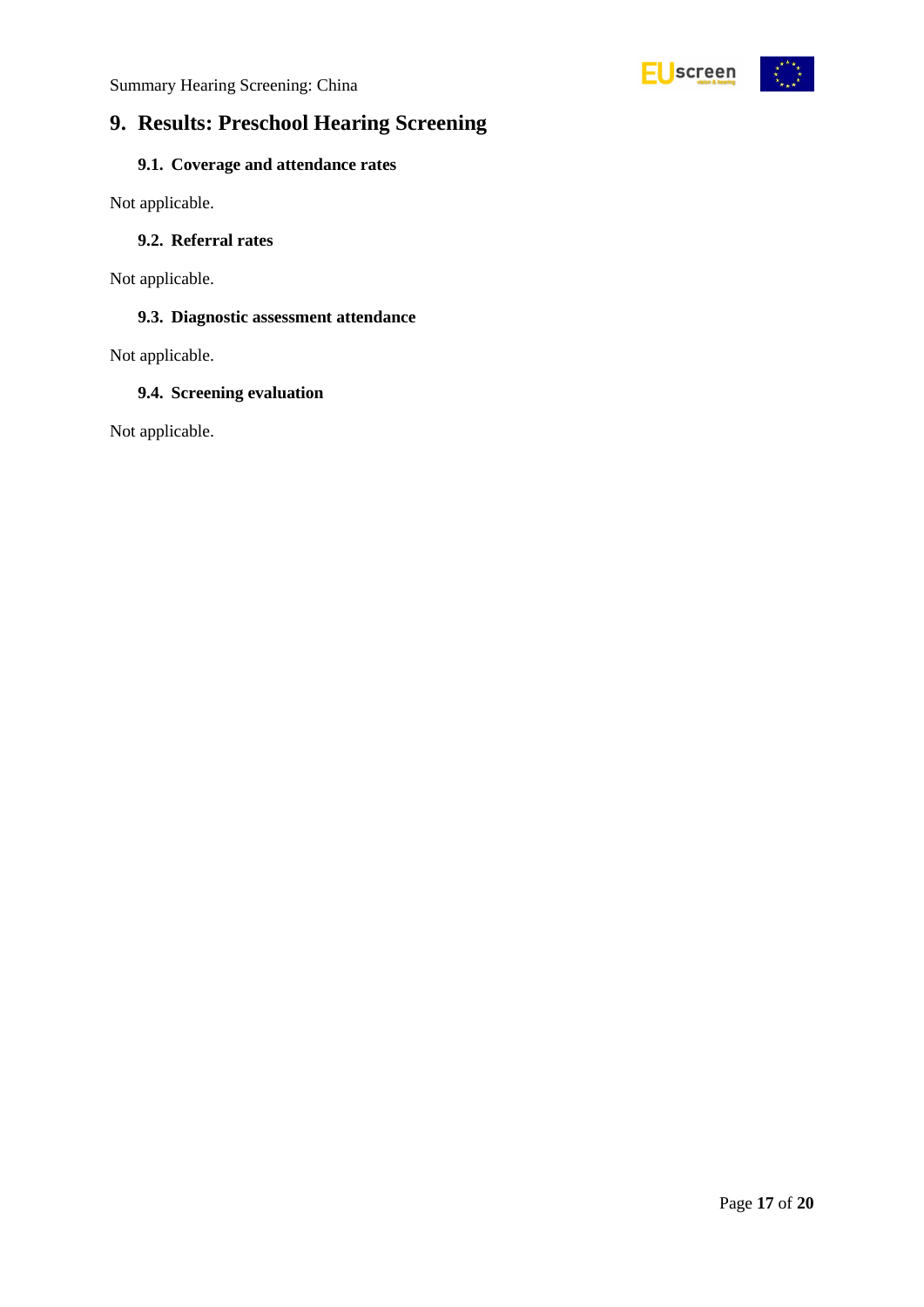## <span id="page-17-0"></span>**10. Costs: Neonatal Hearing Screening**

Screening is free of charge for parents. There is no financial reward when parents attend hearing screening, nor is there a penalty for those who do not attend hearing screening.

A couple cost analyses of neonatal hearing screening in China have been completed (Tobe, et al., 2013; Huang, et al., 2012); however, these articles represent only part of the complete analysis.

#### <span id="page-17-1"></span>**10.1. Screening costs**

The total screening costs for the neonatal hearing screening programme is not known. It is estimated that each screening test costs around 100-120 RMB or  $E$ 13-15.

#### <span id="page-17-2"></span>**10.2. Equipment costs**

#### (*Information extracted to protect commercially sensitive data*)

Maintenance costs are variable, and devices are often replaced every 10 years. The costs for disposables are unknown.

#### <span id="page-17-3"></span>**10.3. Staff costs**

Data are unavailable regarding the number of professionals performing hearing screening in China.

The annual salary for a screening professional is roughly estimated to be  $\epsilon$ 7842. The total cost for training hearing screening professionals (complete university education for ENT physicians and audiologists) is  $\epsilon$ 13 069, including books.

It is possible that nurses could be trained to perform hearing screening.

#### <span id="page-17-4"></span>**10.4. Diagnostic costs**

The total cost of diagnostic confirmation is not indicated.

#### <span id="page-17-5"></span>**10.5. Amplification costs**

In the China, not all children with hearing loss are treated due to payment problems.

Costs for amplification were provided based on rough estimations. The cost for hearing aid intervention is  $\epsilon$ 1307 for the first year (with device), and  $\epsilon$ 653 for additional years (including consultations). The cost for cochlear implant intervention is  $\epsilon$ 19 604 to  $\epsilon$ 33 981 for the first year (including device), and  $E$ 653 for additional years (including consultations). Additionally, bone conductive devices cost  $\epsilon$ 15 683.

#### <span id="page-17-6"></span>**10.6. Social costs**

The number of schools for the Deaf and Hard of Hearing in China is unknown. It is unknown how many children attend this school. In mainstream schools, extra support is not provided to children with hearing impairment. All costs for mainstream or special education schools are unknown. A rough estimation is that the cost per child per year across all schools is  $£1306$ .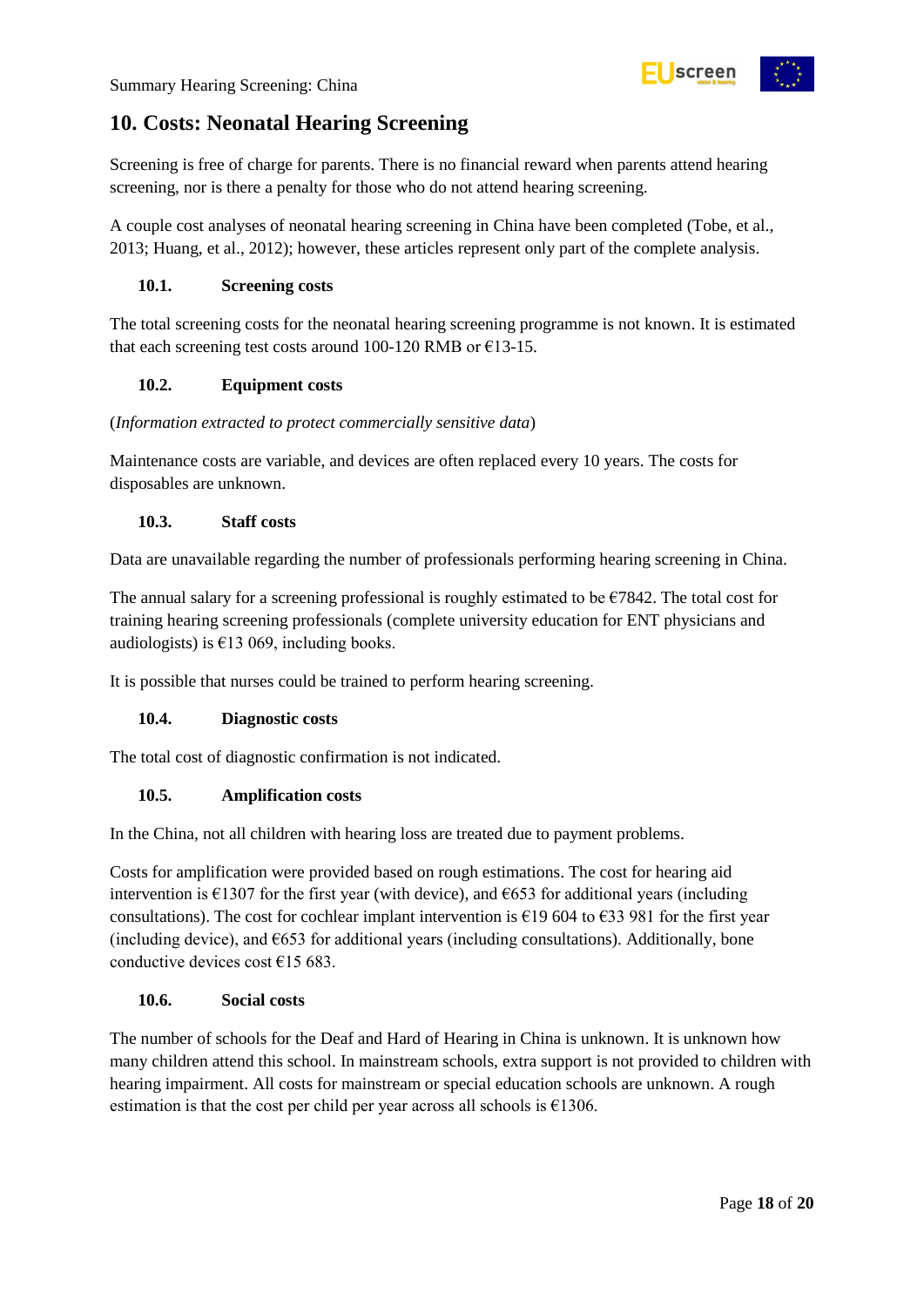

## <span id="page-18-0"></span>**11. Costs: Preschool Hearing Screening**

### <span id="page-18-1"></span>**11.1. Screening costs**

Not applicable.

#### <span id="page-18-2"></span>**11.2. Equipment costs**

Not applicable.

<span id="page-18-3"></span>**11.3. Staff costs**

Not applicable.